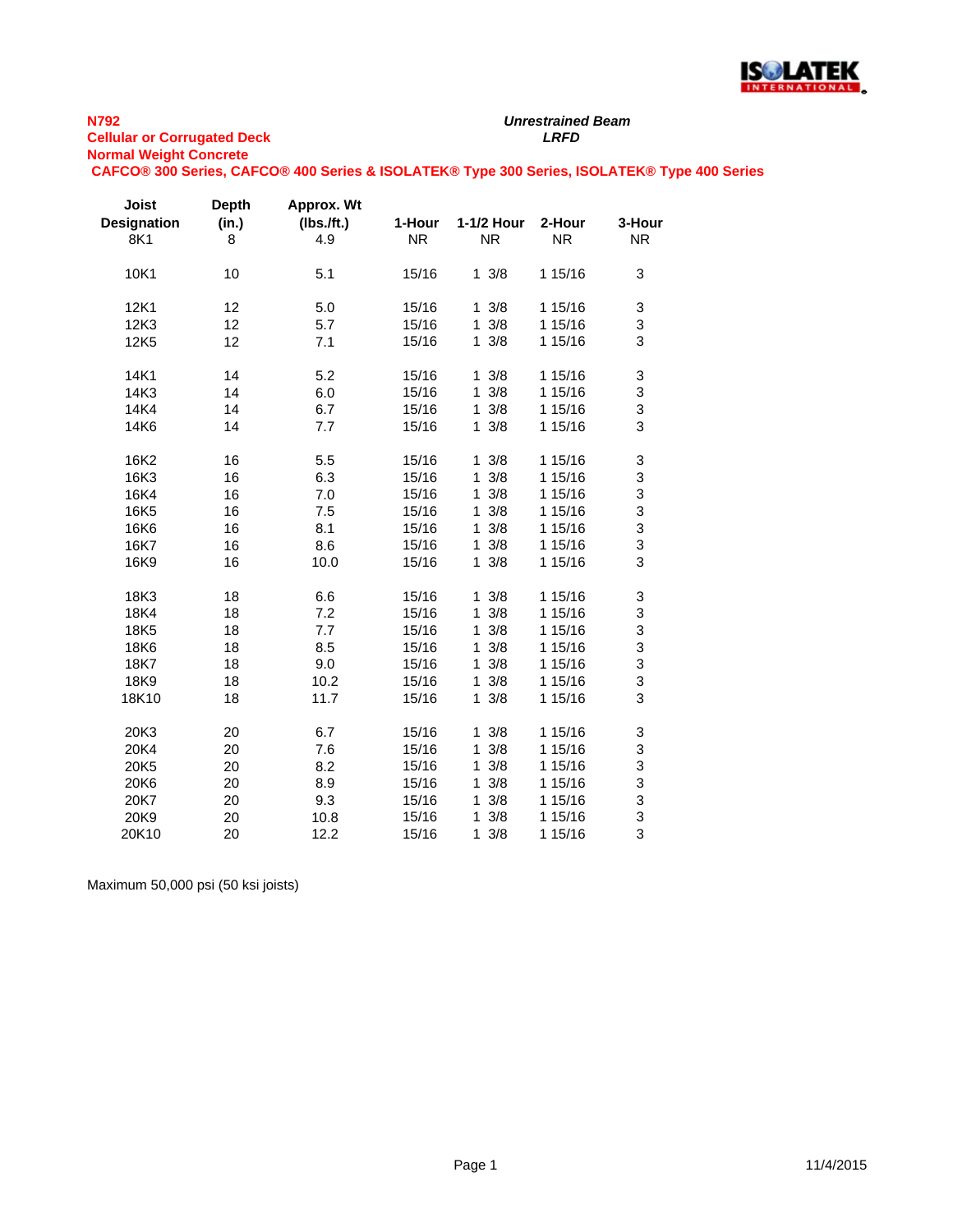

**CAFCO® 300 Series, CAFCO® 400 Series & ISOLATEK® Type 300 Series, ISOLATEK® Type 400 Series**

| Joist              | <b>Depth</b> | Approx. Wt |        |                     |         |        |
|--------------------|--------------|------------|--------|---------------------|---------|--------|
| <b>Designation</b> | (in.)        | (Ibs.ft.)  | 1-Hour | 1-1/2 Hour          | 2-Hour  | 3-Hour |
| 22K4               | 22           | 8.0        | 15/16  | $1 \frac{3}{8}$     | 1 15/16 | 3      |
| 22K5               | 22           | 8.8        | 15/16  | $1 \frac{3}{8}$     | 1 15/16 | 3      |
| 22K6               | 22           | 9.2        | 15/16  | $1 \frac{3}{8}$     | 1 15/16 | 3      |
| 22K7               | 22           | 9.7        | 15/16  | $1 \t3/8$           | 1 15/16 | 3      |
| 22K9               | 22           | 11.9       | 15/16  | 3/8<br>$\mathbf{1}$ | 1 15/16 | 3      |
| 22K10              | 22           | 12.6       | 15/16  | $1 \frac{3}{8}$     | 1 15/16 | 3      |
| 22K11              | 22           | 13.8       | 15/16  | $1 \frac{3}{8}$     | 1 15/16 | 3      |
| 24K4               | 24           | 8.4        | 15/16  | $1 \frac{3}{8}$     | 1 15/16 | 3      |
| 24K5               | 24           | 9.3        | 15/16  | $1 \frac{3}{8}$     | 1 15/16 | 3      |
| 24K6               | 24           | 9.7        | 15/16  | $1 \frac{3}{8}$     | 1 15/16 | 3      |
| 24K7               | 24           | 10.1       | 15/16  | $\mathbf{1}$<br>3/8 | 1 15/16 | 3      |
| 24K8               | 24           | 11.5       | 15/16  | 3/8<br>1            | 1 15/16 | 3      |
| 24K9               | 24           | 12.0       | 15/16  | 3/8<br>1.           | 1 15/16 | 3      |
| 24K10              | 24           | 13.1       | 15/16  | $\mathbf{1}$<br>3/8 | 1 15/16 | 3      |
| 24K12              | 24           | 16.0       | 15/16  | $1 \frac{3}{8}$     | 1 15/16 | 3      |
| 26K5               | 26           | 9.8        | 15/16  | 3/8<br>1            | 1 15/16 | 3      |
| 26K6               | 26           | 10.6       | 15/16  | 3/8<br>$\mathbf{1}$ | 1 15/16 | 3      |
| 26K7               | 26           | 10.9       | 15/16  | 3/8<br>1            | 1 15/16 | 3      |
| 26K8               | 26           | 12.1       | 15/16  | 3/8<br>1            | 1 15/16 | 3      |
| 26K9               | 26           | 12.2       | 15/16  | 3/8<br>1            | 1 15/16 | 3      |
| 26K10              | 26           | 13.8       | 15/16  | $1 \t3/8$           | 1 15/16 | 3      |
| 26K12              | 26           | 16.6       | 15/16  | $1 \frac{3}{8}$     | 1 15/16 | 3      |
| 28K6               | 28           | 11.4       | 15/16  | 3/8<br>1            | 1 15/16 | 3      |
| 28K7               | 28           | 11.8       | 15/16  | $1 \t3/8$           | 1 15/16 | 3      |
| 28K8               | 28           | 12.7       | 15/16  | 3/8<br>$\mathbf 1$  | 1 15/16 | 3      |
| 28K9               | 28           | 13.0       | 15/16  | 1<br>3/8            | 1 15/16 | 3      |
| 28K10              | 28           | 14.3       | 15/16  | $1 \frac{3}{8}$     | 1 15/16 | 3      |
| 28K12              | 28           | 17.1       | 15/16  | $1 \frac{3}{8}$     | 1 15/16 | 3      |
| 30K7               | 30           | 12.3       | 15/16  | 3/8<br>1            | 1 15/16 | 3      |
| 30K8               | 30           | 13.2       | 15/16  | $\mathbf{1}$<br>3/8 | 1 15/16 | 3      |
| 30K9               | 30           | 13.4       | 15/16  | 1<br>3/8            | 1 15/16 | 3      |
| 30K10              | 30           | 15.0       | 15/16  | 3/8<br>1            | 1 15/16 | 3      |
| 30K11              | 30           | 16.4       | 15/16  | 3/8<br>$\mathbf{1}$ | 1 15/16 | 3      |
| 30K12              | 30           | 17.6       | 15/16  | $1 \frac{3}{8}$     | 1 15/16 | 3      |
| 18LH02             | 18           | 10         | 15/16  | 3/8<br>1            | 1 15/16 | 3      |
| 18LH03             | 18           | 11         | 15/16  | 1<br>$3/8$          | 1 15/16 | 3      |
| 18LH04             | 18           | 12         | 15/16  | 3/8<br>1.           | 1 15/16 | 3      |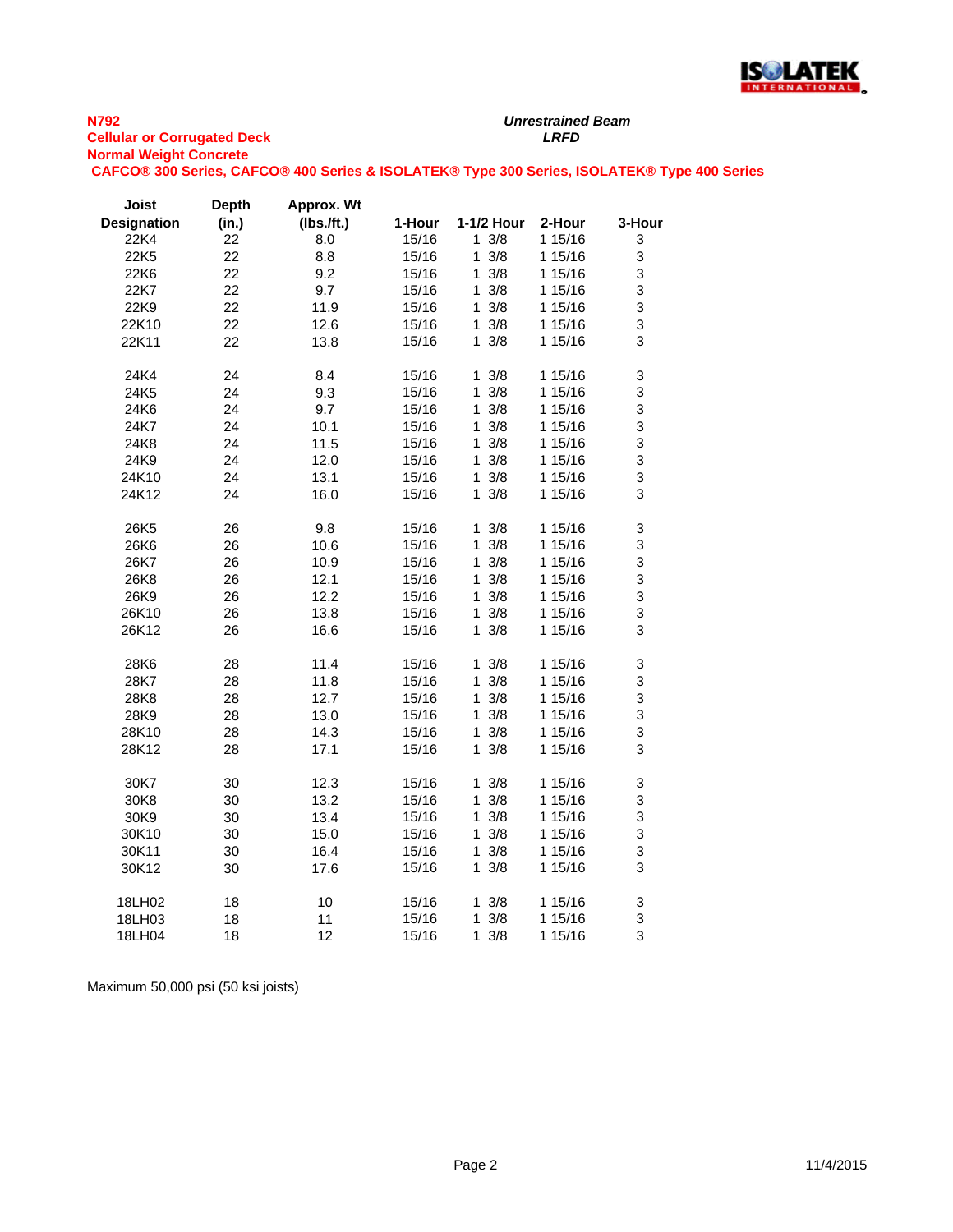

*Unrestrained Beam*

**CAFCO® 300 Series, CAFCO® 400 Series & ISOLATEK® Type 300 Series, ISOLATEK® Type 400 Series**

| <b>Joist</b>       | <b>Depth</b> | Approx. Wt    |        |                     |         |             |
|--------------------|--------------|---------------|--------|---------------------|---------|-------------|
| <b>Designation</b> | (in.)        | $(Ibs.$ /ft.) | 1-Hour | 1-1/2 Hour          | 2-Hour  | 3-Hour      |
| 18LH05             | 18           | 15            | 15/16  | $1 \frac{3}{8}$     | 1 15/16 | 3           |
| 18LH06             | 18           | 15            | 15/16  | 3/8<br>1            | 1 15/16 | 3           |
| 18LH07             | 18           | 17            | 15/16  | 3/8<br>1            | 1 15/16 | 3           |
| 18LH08             | 18           | 19            | 15/16  | 1<br>3/8            | 1 15/16 | 3           |
| 18LH09             | 18           | 21            | 15/16  | $1 \frac{3}{8}$     | 1 15/16 | 3           |
|                    |              |               |        |                     |         |             |
| 20LH02             | 20           | 10            | 15/16  | 3/8<br>1            | 1 15/16 | 3           |
| 20LH03             | 20           | 11            | 15/16  | 1<br>3/8            | 1 15/16 | 3           |
| 20LH04             | 20           | 12            | 15/16  | $3/8$<br>1          | 1 15/16 | 3           |
| 20LH05             | 20           | 14            | 15/16  | $1 \frac{3}{8}$     | 1 15/16 | 3           |
| 20LH06             | 20           | 15            | 15/16  | 3/8<br>1            | 1 15/16 | 3           |
| 20LH07             | 20           | 17            | 15/16  | 3/8<br>1            | 1 15/16 | 3           |
| 20LH08             | 20           | 19            | 15/16  | 3/8<br>1            | 1 15/16 | 3           |
| 20LH09             | 20           | 21            | 15/16  | 3/8<br>1            | 1 15/16 | 3           |
| 20LH10             | 20           | 23            | 15/16  | 3/8<br>1            | 1 15/16 | 3           |
|                    |              |               |        |                     |         |             |
| 24LH03             | 24           | 11            | 15/16  | $1 \frac{3}{8}$     | 1 15/16 | 3           |
| 24LH04             | 24           | 12            | 15/16  | 3/8<br>1            | 1 15/16 | 3           |
| 24LH05             | 24           | 13            | 15/16  | 3/8<br>1            | 1 15/16 | 3           |
| 24LH06             | 24           | 16            | 15/16  | 3/8<br>1            | 1 15/16 | 3           |
| 24LH07             | 24           | 17            | 15/16  | 1<br>3/8            | 1 15/16 | 3           |
| 24LH08             | 24           | 18            | 15/16  | 3/8<br>1            | 1 15/16 | $\mathsf 3$ |
| 24LH09             | 24           | 21            | 15/16  | 1<br>3/8            | 1 15/16 | 3           |
| 24LH10             | 24           | 23            | 15/16  | $\mathbf{1}$<br>3/8 | 1 15/16 | 3           |
| 24LH11             | 24           | 25            | 15/16  | 1<br>3/8            | 1 15/16 | 3           |
|                    |              |               |        |                     |         |             |
| 28LH05             | 28           | 13            | 15/16  | $1 \frac{3}{8}$     | 1 15/16 | 3           |
| 28LH06             | 28           | 16            | 15/16  | 3/8<br>1            | 1 15/16 | 3           |
| 28LH07             | 28           | 17            | 15/16  | 1<br>3/8            | 1 15/16 | 3           |
| 28LH08             | 28           | 18            | 15/16  | 1<br>3/8            | 1 15/16 | 3           |
| 28LH09             | 28           | 21            | 15/16  | 3/8<br>1            | 1 15/16 | 3           |
| 28LH10             | 28           | 23            | 15/16  | 1<br>3/8            | 1 15/16 | 3           |
| 28LH11             | 28           | 25            | 15/16  | 3/8<br>1            | 1 15/16 | 3           |
| 28LH12             | 28           | 27            | 15/16  | 3/8<br>1            | 1 15/16 | 3           |
| 28LH13             | 28           | 30            | 15/16  | 3/8<br>1            | 1 15/16 | 3           |
|                    |              |               |        |                     |         |             |
| 32LH06             | 32           | 14            | 15/16  | 3/8<br>1            | 1 15/16 | 3           |
| 32LH07             | 32           | 16            | 15/16  | 3/8<br>1            | 1 15/16 | 3           |
| 32LH08             | 32           | 17            | 15/16  | 3/8<br>1            | 1 15/16 | 3           |
| 32LH09             | 32           | 21            | 15/16  | 1<br>3/8            | 1 15/16 | 3           |
| 32LH10             | 32           | 21            | 15/16  | 1<br>3/8            | 1 15/16 | 3           |
| 32LH11             | 32           | 24            | 15/16  | 1<br>3/8            | 1 15/16 | 3           |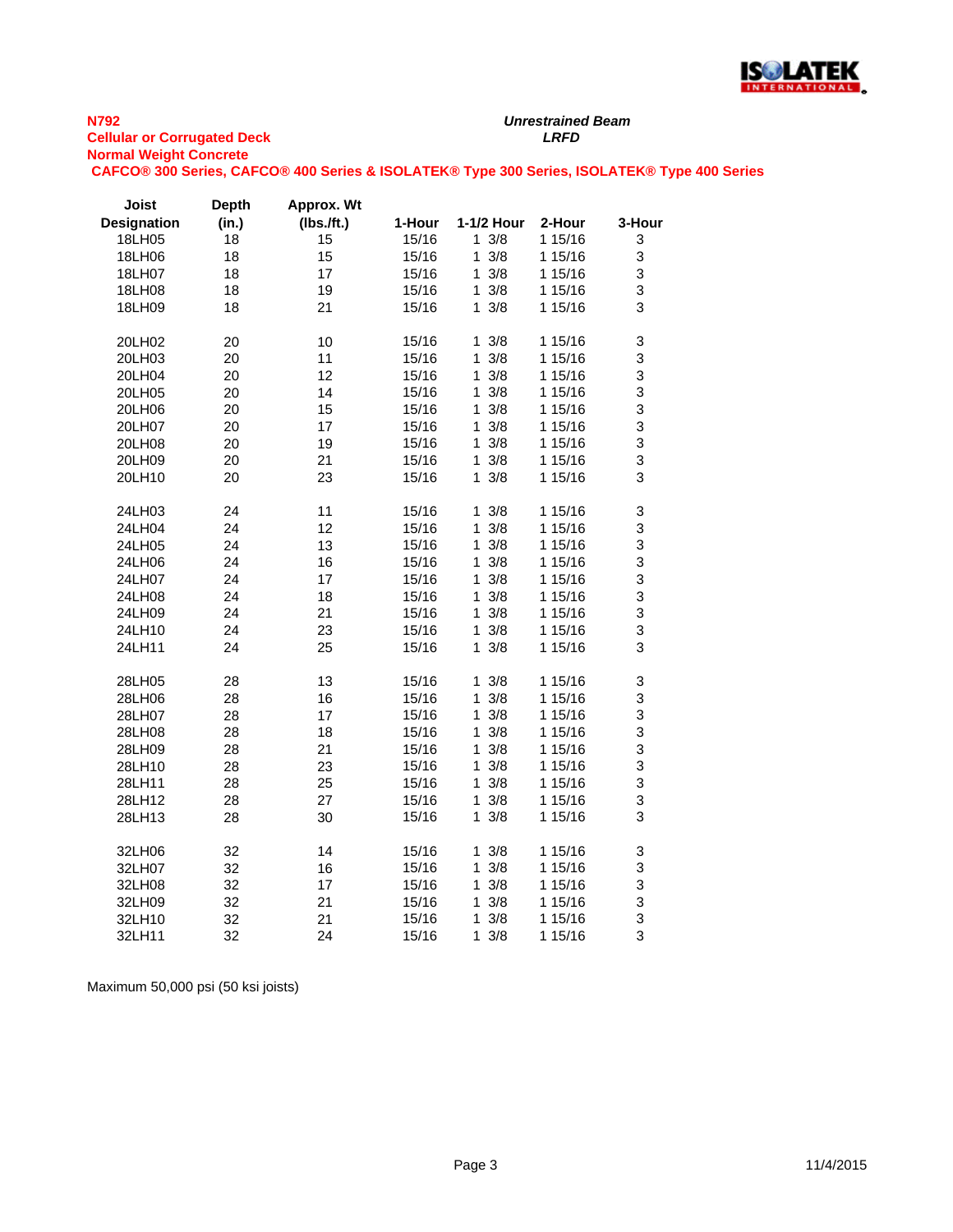

*Unrestrained Beam*

**CAFCO® 300 Series, CAFCO® 400 Series & ISOLATEK® Type 300 Series, ISOLATEK® Type 400 Series**

| Joist              | <b>Depth</b> | Approx. Wt    |        |                     |         |        |
|--------------------|--------------|---------------|--------|---------------------|---------|--------|
| <b>Designation</b> | (in.)        | $(Ibs.$ /ft.) | 1-Hour | 1-1/2 Hour          | 2-Hour  | 3-Hour |
| 32LH12             | 32           | 27            | 15/16  | $1 \frac{3}{8}$     | 1 15/16 | 3      |
| 32LH13             | 32           | 30            | 15/16  | $1 \frac{3}{8}$     | 1 15/16 | 3      |
| 32LH14             | 32           | 33            | 15/16  | 1.<br>3/8           | 1 15/16 | 3      |
| 32LH15             | 32           | 35            | 15/16  | $1 \frac{3}{8}$     | 1 15/16 | 3      |
|                    |              |               |        |                     |         |        |
| 36LH07             | 36           | 16            | 15/16  | $1 \frac{3}{8}$     | 1 15/16 | 3      |
| 36LH08             | 36           | 18            | 15/16  | 1<br>3/8            | 1 15/16 | 3      |
| 36LH09             | 36           | 21            | 15/16  | 3/8<br>$\mathbf{1}$ | 1 15/16 | 3      |
| 36LH10             | 36           | 21            | 15/16  | $\mathbf 1$<br>3/8  | 1 15/16 | 3      |
| 36LH11             | 36           | 23            | 15/16  | 3/8<br>1            | 1 15/16 | 3      |
| 36LH12             | 36           | 25            | 15/16  | $1 \frac{3}{8}$     | 1 15/16 | 3      |
| 36LH13             | 36           | 30            | 15/16  | 1<br>3/8            | 1 15/16 | 3      |
| 36LH14             | 36           | 36            | 15/16  | $1 \frac{3}{8}$     | 1 15/16 | 3      |
|                    |              |               |        | 3/8                 |         | 3      |
| 36LH15             | 36           | 36            | 15/16  | 1.                  | 1 15/16 |        |
| 40LH08             | 40           | 16            | 15/16  | 1<br>3/8            | 1 15/16 | 3      |
| 40LH09             | 40           | 21            | 15/16  | 1<br>3/8            | 1 15/16 | 3      |
| 40LH10             | 40           | 21            | 15/16  | 3/8<br>1            | 1 15/16 | 3      |
| 40LH11             | 40           | 22            | 15/16  | 3/8<br>1            | 1 15/16 | 3      |
| 40LH12             | 40           | 25            | 15/16  | $1 \frac{3}{8}$     | 1 15/16 | 3      |
| 40LH13             | 40           | 30            | 15/16  | 3/8<br>1            | 1 15/16 | 3      |
| 40LH14             | 40           | 35            | 15/16  | $1 \t3/8$           | 1 15/16 | 3      |
| 40LH15             | 40           | 36            | 15/16  | 3/8<br>1            | 1 15/16 | 3      |
| 40LH16             | 40           | 42            | 15/16  | $1 \frac{3}{8}$     | 1 15/16 | 3      |
|                    |              |               |        |                     |         |        |
| 44LH09             | 44           | 19            | 15/16  | 3/8<br>1            | 1 15/16 | 3      |
| 44LH10             | 44           | 21            | 15/16  | $\mathbf{1}$<br>3/8 | 1 15/16 | 3      |
| 44LH11             | 44           | 22            | 15/16  | 1<br>3/8            | 1 15/16 | 3      |
| 44LH12             | 44           | 25            | 15/16  | $1 \frac{3}{8}$     | 1 15/16 | 3      |
| 44LH13             | 44           | 30            | 15/16  | 3/8<br>1            | 1 15/16 | 3      |
| 44LH14             | 44           | 31            | 15/16  | 3/8<br>1            | 1 15/16 | 3      |
| 44LH15             | 44           | 36            | 15/16  | 3/8<br>1            | 1 15/16 | 3      |
| 44LH16             | 44           | 42            | 15/16  | 3/8<br>$\mathbf{1}$ | 1 15/16 | 3      |
| 44LH17             | 44           | 47            | 15/16  | $1 \frac{3}{8}$     | 1 15/16 | 3      |
|                    |              |               |        |                     |         |        |
| 48LH10             | 48           | 21            | 15/16  | $1 \frac{3}{8}$     | 1 15/16 | 3      |
| 48LH11             | 48           | 22            | 15/16  | 1<br>3/8            | 1 15/16 | 3      |
| 48LH12             | 48           | 25            | 15/16  | 1<br>3/8            | 1 15/16 | 3      |
| 48LH13             | 48           | 29            | 15/16  | 3/8<br>1            | 1 15/16 | 3      |
| 48LH14             | 48           | 32            | 15/16  | 3/8<br>1            | 1 15/16 | 3      |
| 48LH15             | 48           | 36            | 15/16  | 3/8<br>1            | 1 15/16 | 3      |
| 48LH16             | 48           | 42            | 15/16  | 1<br>3/8            | 1 15/16 | 3      |
| 48LH17             | 48           | 47            | 15/16  | $1 \frac{3}{8}$     | 1 15/16 | 3      |
|                    |              |               |        |                     |         |        |
| 52DLH10            | 52           | 25            | 15/16  | $1 \frac{3}{8}$     | 1 15/16 | 3      |
| 52DLH11            | 52           | 26            | 15/16  | $1 \frac{3}{8}$     | 1 15/16 | 3      |
|                    |              |               |        |                     |         |        |